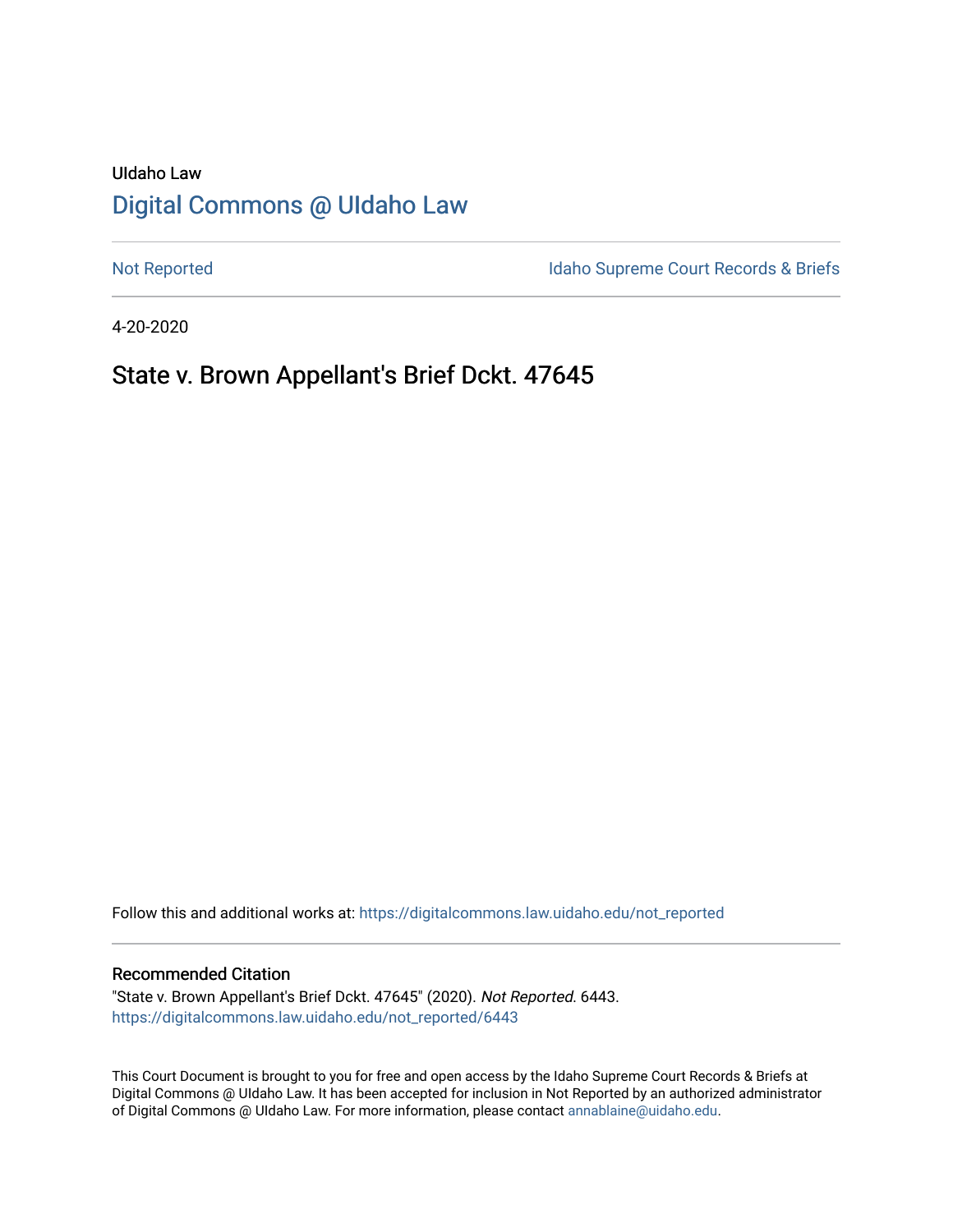Electronically Filed 4/20/2020 11:05 AM Idaho Supreme Court Karel Lehrman, Clerk of the Court By: Brad Thies, Deputy Clerk

ERIC D. FREDERICKSEN State Appellate Public Defender I.S.B. #6555

SALLY J. COOLEY Deputy State Appellate Public Defender I.S.B. #7353 322 E. Front Street, Suite 570 Boise, Idaho 83702 Phone: (208) 334-2712 Fax: (208) 334-2985 E-mail: documents@sapd.state.id.us

## IN THE SUPREME COURT OF THE STATE OF IDAHO

| STATE OF IDAHO,       |                          |
|-----------------------|--------------------------|
|                       |                          |
| Plaintiff-Respondent, | NO. 47645-2019           |
|                       |                          |
| V.                    | <b>KOOTENAI COUNTY</b>   |
|                       | NO. CR-2016-13602        |
| NICKOLAS RYAN BROWN,  |                          |
|                       | <b>APPELLANT'S BRIEF</b> |
| Defendant-Appellant.  |                          |
|                       |                          |

# STATEMENT OF THE CASE

# Nature of the Case

Pursuant to a plea agreement, Nickolas Brown pled guilty to taking a motor vehicle without the owner's permission. He received a unified sentence of five years, with two years fixed. After a second probation violation, the district court revoked Mr. Brown's probation and retained jurisdiction. On appeal, Mr. Brown contends that the district court abused its discretion in revoking his probation and retaining jurisdiction.

# Statement of the Facts & Course of Proceedings

In 2018, Nickolas Brown pled guilty to operating a vehicle without the owner's consent after he rolled an ATV he was driving without the owner's permission. (Presentence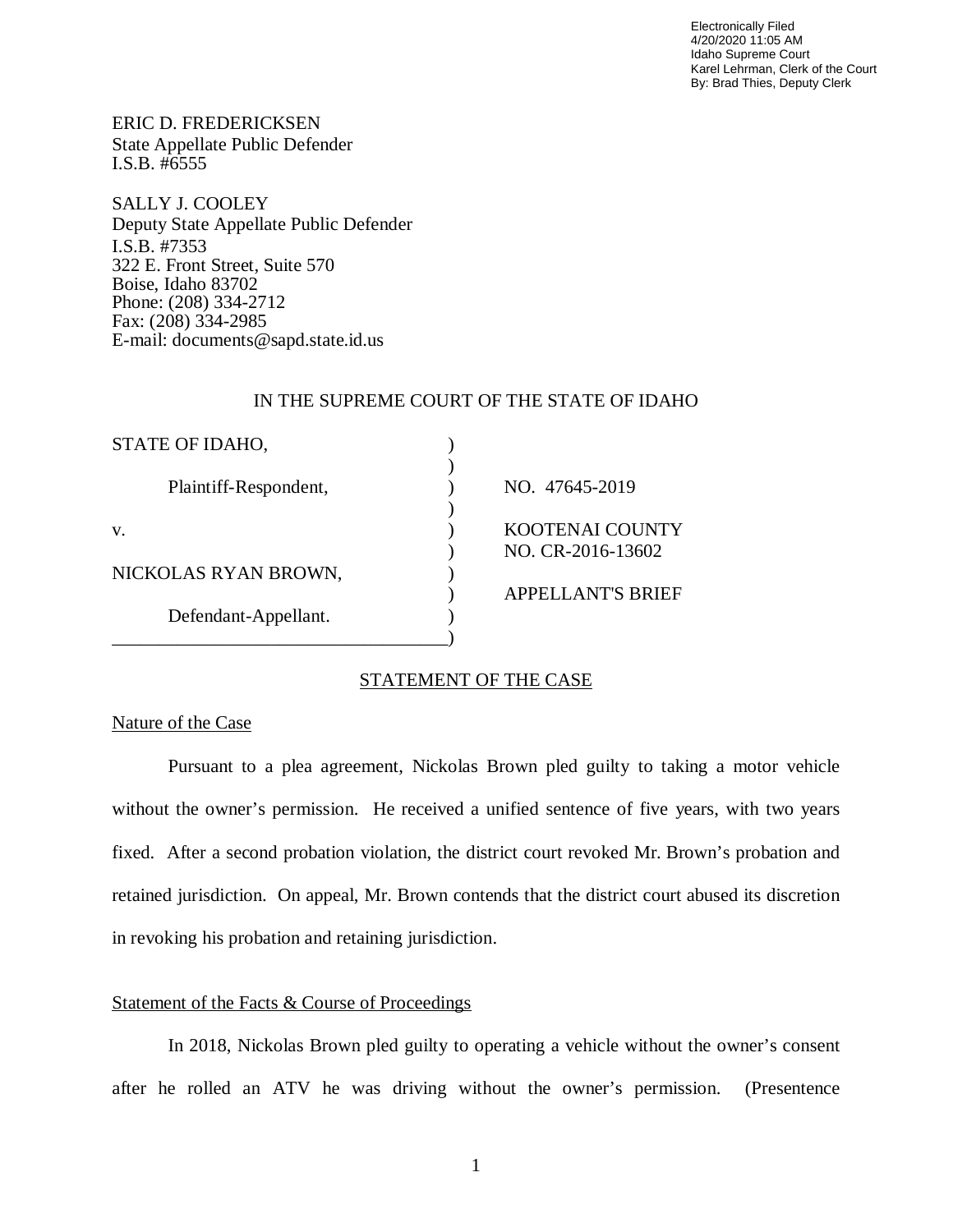Investigation Report (*hereinafter*, PSI),<sup>[1](#page-2-0)</sup> pp.3-4.) He caused over \$8,000 in damages to the ATV. (PSI, p.3.) The district court sentenced Mr. Brown to a unified term of five years, with two years fixed, but suspended the sentence and placed Mr. Brown on probation for four years. (R., pp.99- 102.)

In 2018, a report of probation violation was filed which alleged that Mr. Brown consumed alcohol, tested positive for cocaine, used marijuana, and failed to report to his probation officer as directed. (R., pp.37-57.) Mr. Brown admitted to violating some of the terms and conditions of his probation, and the district court continued him on probation for two years. (R., pp.71-73.) Mr. Brown was ordered to complete the Good Samaritan Rehabilitation inpatient program. (R., p.72.)

In March of 2019, Mr. Brown was doing well on probation. Based on Mr. Brown's progress, the district court determined that it did not need to set another probation review hearing. (R., p.80.) However, seven months later, Mr. Brown was charged with DUI. (R., p.81.) As a result of the DUI charge, Mr. Brown was accused of violating his probation. (R., pp.81-84.) Specifically, the State alleged that Mr. Brown violated his probation by entering a bar, consuming alcohol, and violating the law by being arrested for DUI. (R., pp.94-98.) Mr. Brown admitted to violating some of the terms and conditions of his probation. (Tr., p.5,  $Ls.5-8.$ 

At the disposition hearing, the State asked that Mr. Brown sentence remain suspended and that he engage in community-based treatment. (Tr., p.11, L.20 – p.12, L.14.) Mr. Brown's counsel asked the court to allow Mr. Brown to continue on probation. (Tr.,  $p.12$ , L.17 –  $p.13$ ,

<span id="page-2-0"></span><sup>&</sup>lt;sup>1</sup> Appellant's use of the designation "PSI" includes the packet of documents grouped with the electronic copy of the PSI, and the page numbers cited shall refer to the corresponding page of the electronic file.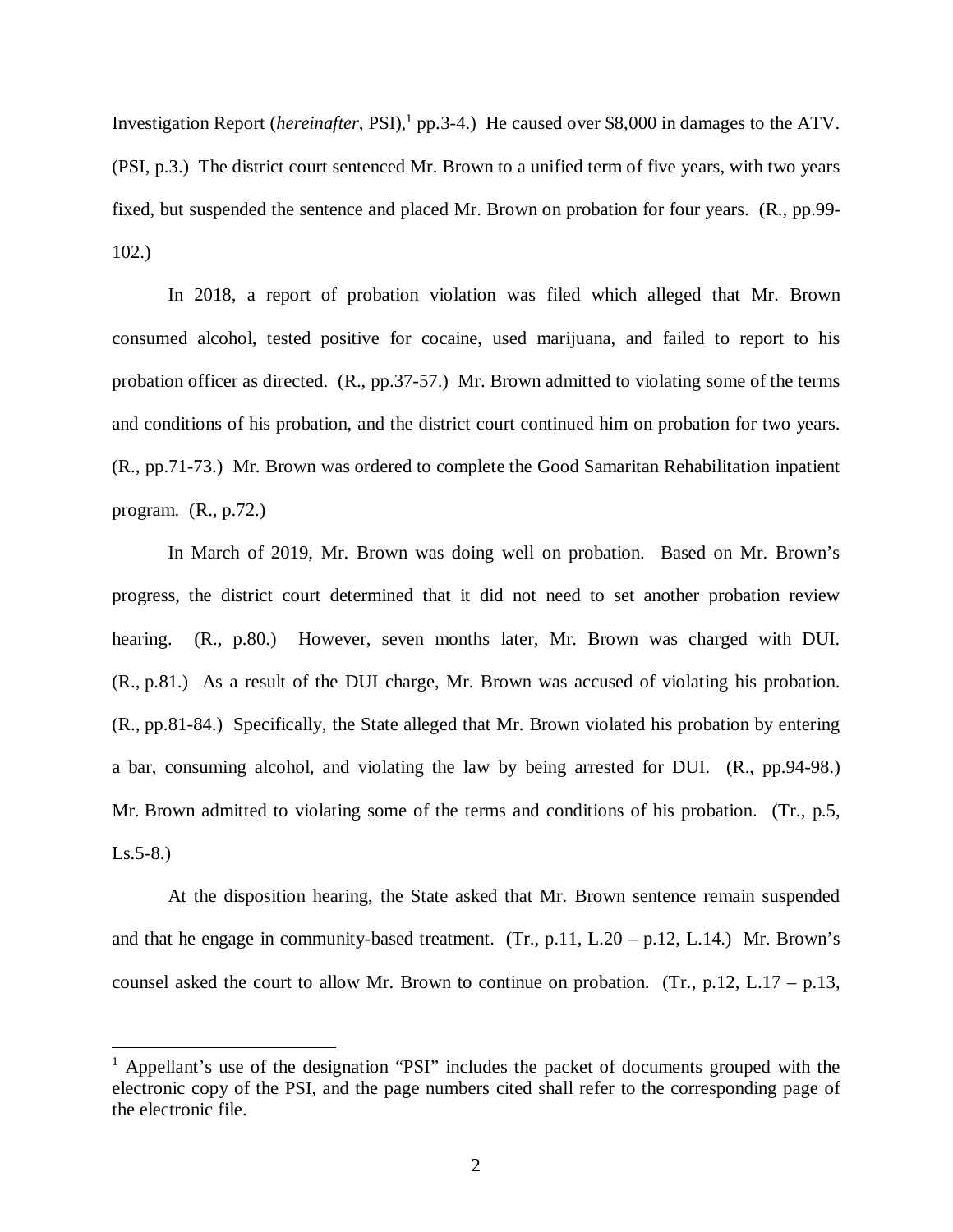L.22.) The district court revoked Mr. Brown's probation, but retained jurisdiction. (Tr., p.16, L.23 – p.17, L.6; R., pp.108-109.) Mr. Brown filed a timely I.C.R. 35(b) motion requesting leniency. (R., pp.110-12.) Mr. Brown asked the court to modify his sentence by placing him on probation with the condition that he apply for Mental Health Drug Court and complete it, if accepted. (R., p.111.) Mr. Brown filed a timely Notice of Appeal. (R., pp.113-16.)

## ISSUE

Did the district court abuse its discretion when it revoked Mr. Brown's probation but retained jurisdiction?

#### ARGUMENT

# The District Court Abused Its Discretion When It Revoked Mr. Brown's Probation But Retained Jurisdiction

### A. Introduction

After the district court heard Mr. Brown's admissions, testimony, and evidence presented at the November 27, 2019 hearing, the district court revoked Mr. Brown's probation. (Tr., p.16, L.23 – p.17, L.6.) However, the district court erred in revoking Mr. Brown's probation where he had a good job as a manager, treatment options within the community, and solid support within the community.

## B. Standard Of Review

The decision to revoke probation is a two-step process. *State v. Garner*, 161 Idaho 708,

710 (2017). The two steps are as follows:

First, a court may not revoke probation without a finding that the probationer violated the terms of probation. The trial court's factual findings in a probation revocation proceeding, including a finding that a violation has been proven, will be upheld if they are supported by substantial evidence. Second, once a probation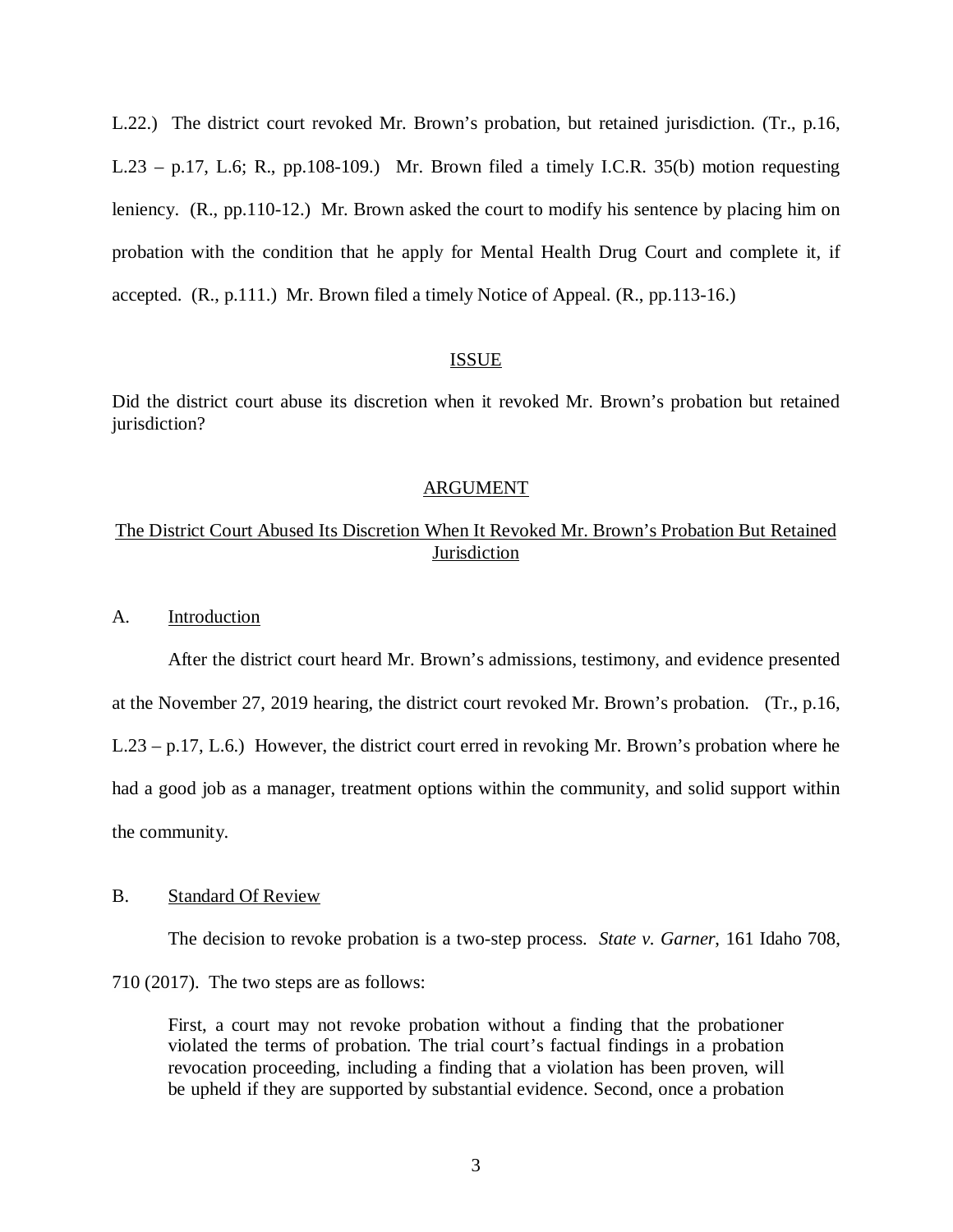violation has been proven, the decision of whether to revoke probation is within the sound discretion of the court.

*State v. Le Veque*, 164 Idaho 110 (2018) (quotation marks, brackets, and citations omitted).

# C. The District Court Abused Its Discretion When It Revoked Mr. Brown's Probation But Retained Jurisdiction

Mr. Brown asserts that the district court abused its discretion when it revoked his probation. He asserts that his probation violations did not justify revoking probation, especially in light of the goals of rehabilitation and the fact that the protection of society could be best served by his continued supervision under the probation department.

In reviewing a trial court's decision for an abuse of discretion, the relevant inquiry regards four factors:

Whether the trial court: (1) correctly perceived the issue as one of discretion; (2) acted within the outer boundaries of its discretion; (3) acted consistently with the legal standards applicable to the specific choices available to it; and (4) reached its decision by the exercise of reason.

*Lunneborg v. My Fun Life*, 163 Idaho 856, 863 (2018).

Only if the trial court determines that alternatives to imprisonment are not adequate in a particular situation to meet the state's legitimate interest in punishment, deterrence, or the protection of society, may the court imprison a probationer who has made sufficient, genuine efforts to obey the terms of the probation order. *State v. Lafferty*, 125 Idaho 378, 382 (Ct. App. 1994)*.* Mr. Brown asserts that the district court abused its discretion by failing to reach its decision to revoke his probation by the exercise of reason, Mr. Brown has a large support factor in the community and multiple support factors in his life to help him in the community. (R. p.97.) Mr. Brown was employed with a water sports retail company and was a floor manager. (R., p.97.) He was also working for the Good Samaritan Rehabilitation Center.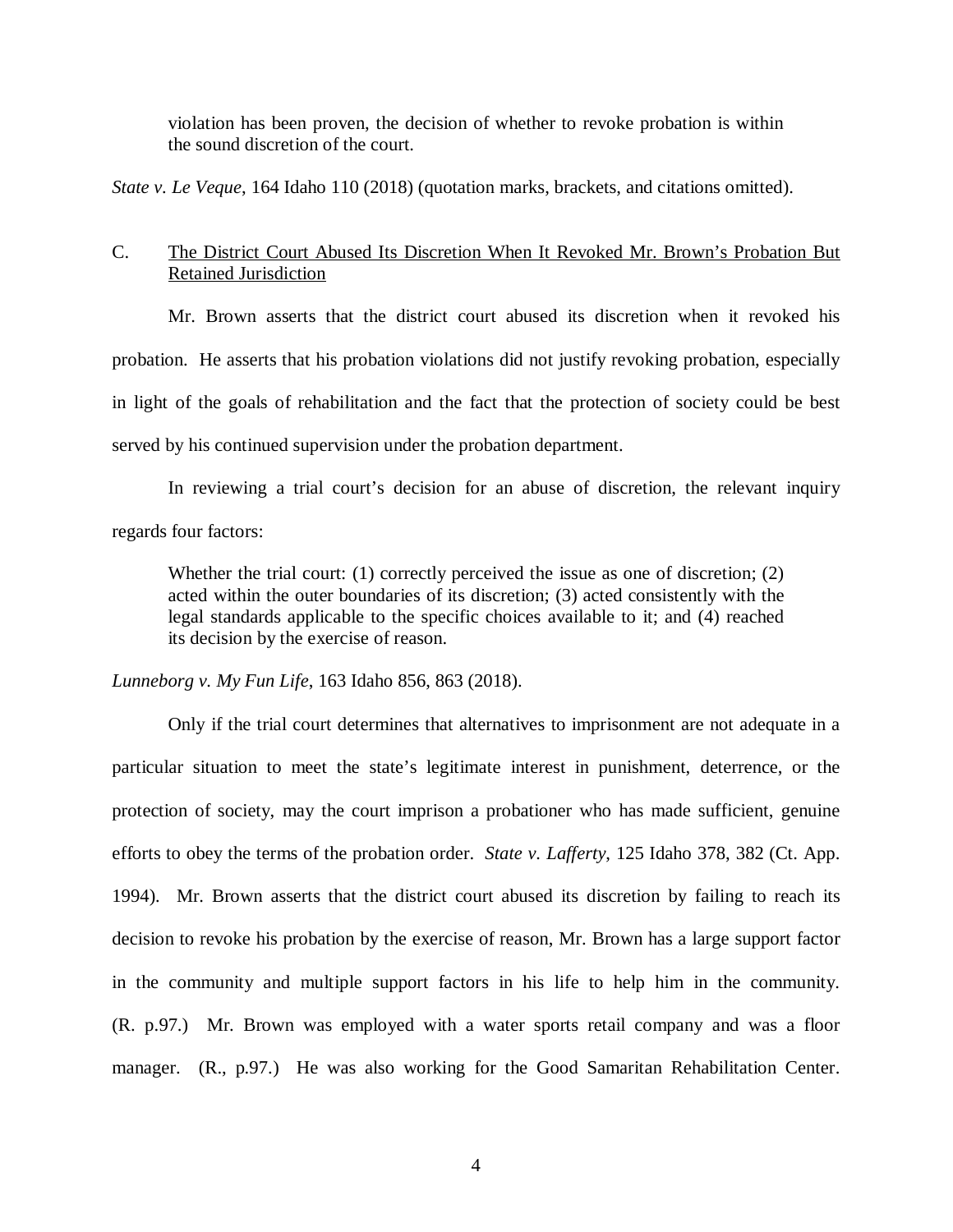(R., p.97.) Mr. Brown has a large support factor in the community. (R., p.97.) Mr. Brown's probation officer asked the district court to require Mr. Brown to go into an inpatient treatment program with the Good Samaritan Program. (R., p.97.) Mr. Brown asserts that by revoking his probation, the district court abused its discretion by failing to reach its decision by the exercise of reason.

Mr. Brown's employer testified at his disposition hearing regarding the value Mr. Brown brings to his employer. (Tr. p.6, L.16 – p.8, L.13.) His boss testified that Mr. Brown is entrusted with a very, very wide range of responsibilities and he is:

[B]y far been the best employee I've had on our – on our lot. Um, we actually in the last year have gone through four or five guys in that position. It's difficult position, and he's been phenomenal. There early, works extra days. I mean anything you can think of as far as a good dependable employee, he's really done it.

(Tr., p.7, Ls.2-15.) Mr. Brown's boss also had information regarding his work in the church. (Tr., p.7, L.16 – p.8, L.7.) He testified that Mr. Brown was a facilitator for the Good Samaritan program and he was assisting other individuals coming out of jail with completing the program—several individuals had spoken to Mr. Brown's employer about how much he personally helped them. (Tr., p.8, Ls.1-7.) The court also heard from an employee at the Good Samaritan Rehabilitation program. (Tr., p.9, Ls.14-18.) He told the court of Mr. Brown work at the church and the mentoring he engaged in. (Tr., p.10, Ls.2-6.) He also testified that the program had a bed available for Mr. Brown so he could complete a "30-day kicker" to get him back on track, after which Mr. Brown would be on the six-month inpatient program. (Tr., p.10,  $Ls.7-19.$ 

Mr. Brown told the district court prior to his disposition:

Yes, Your Honor. Um, I just first -- I'll try to hold it together, I'm sorry, I just want to apologize not only to you, I feel I let you down in this, I feel I let my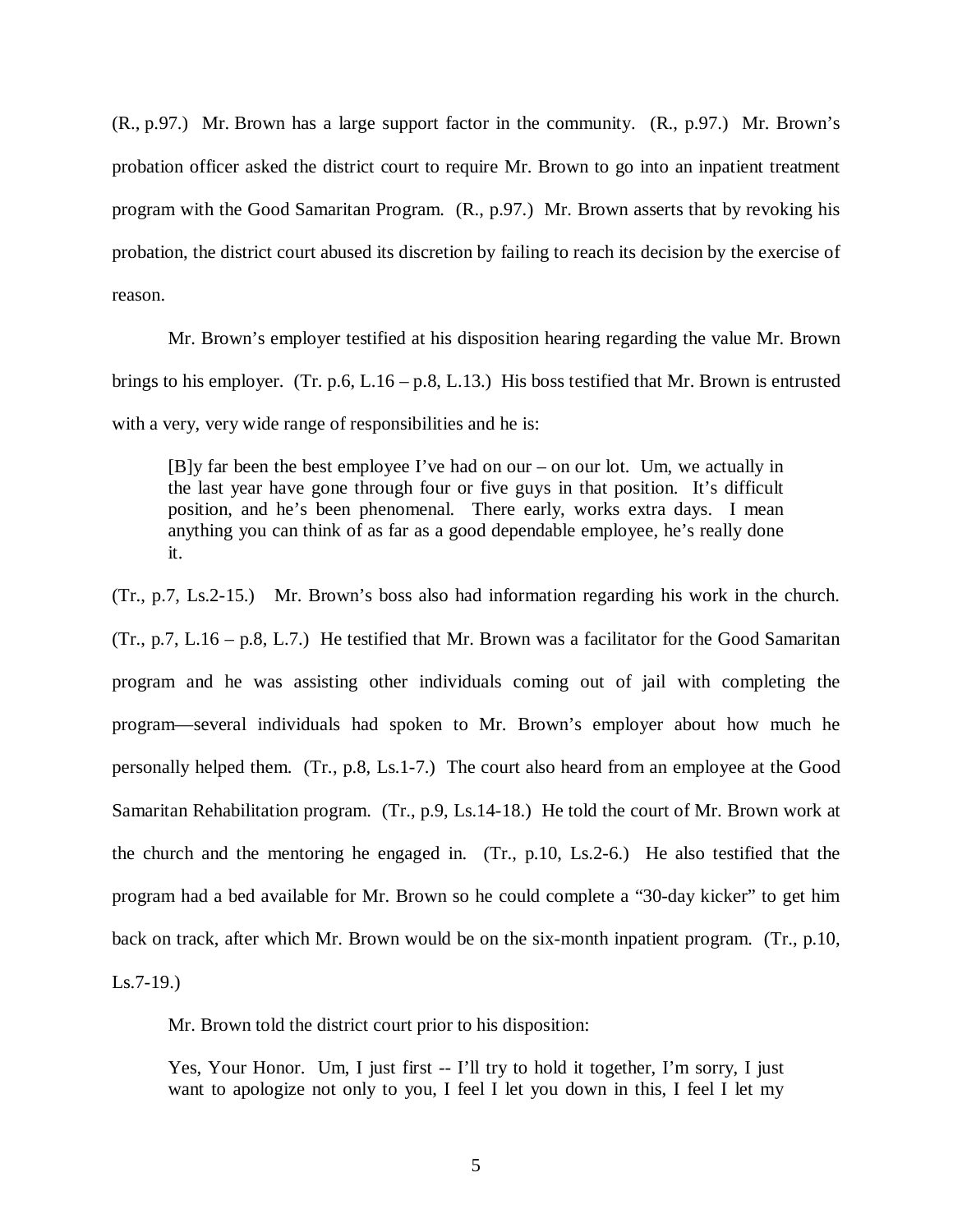peers down in this and myself. This whole thing was just -- it was a stumble and I made just an unwise decision and I just -- I'm asking that you give me the opportunity to prove to you that it was just that in itself, it was a stumble and nothing more, and that I can do this and that I'm willing to do this, and that's all, Your Honor.

 $(Tr., p.13, L.25 - p.14, L.9.)$  Mr. Brown was honest with the district court about his mental health conditions, and expressed to the court that he wanted medication to help with his pendulum-like swings.  $(Tr, p.15, L.2 - p.16, L.2.)$ 

Even the prosecutor asked for community-based treatment and described Mr. Brown as a capable, likeable and successful guy who "has an addiction that he continues to struggle with."  $(Tr., p.11, L20 - p.12, L.6.)$  "His probation officer I think recognizes that this is an individual dealing with addiction and not someone who is just simply being obstinate or doesn't want to address his problems." (Tr., p.12, Ls.6-9.)

Mr. Brown asserts that the district court abused its discretion in finding that his probation violations justified revocation in light of his rehabilitative potential and his progress toward correcting the issues that brought him before the district court. In light of all of the mitigating evidence that was presented to the district court that demonstrates Mr. Brown's significant rehabilitative potential, the district court abused its discretion by failing to reach its decision by the exercise of reason when it revoked his probation.